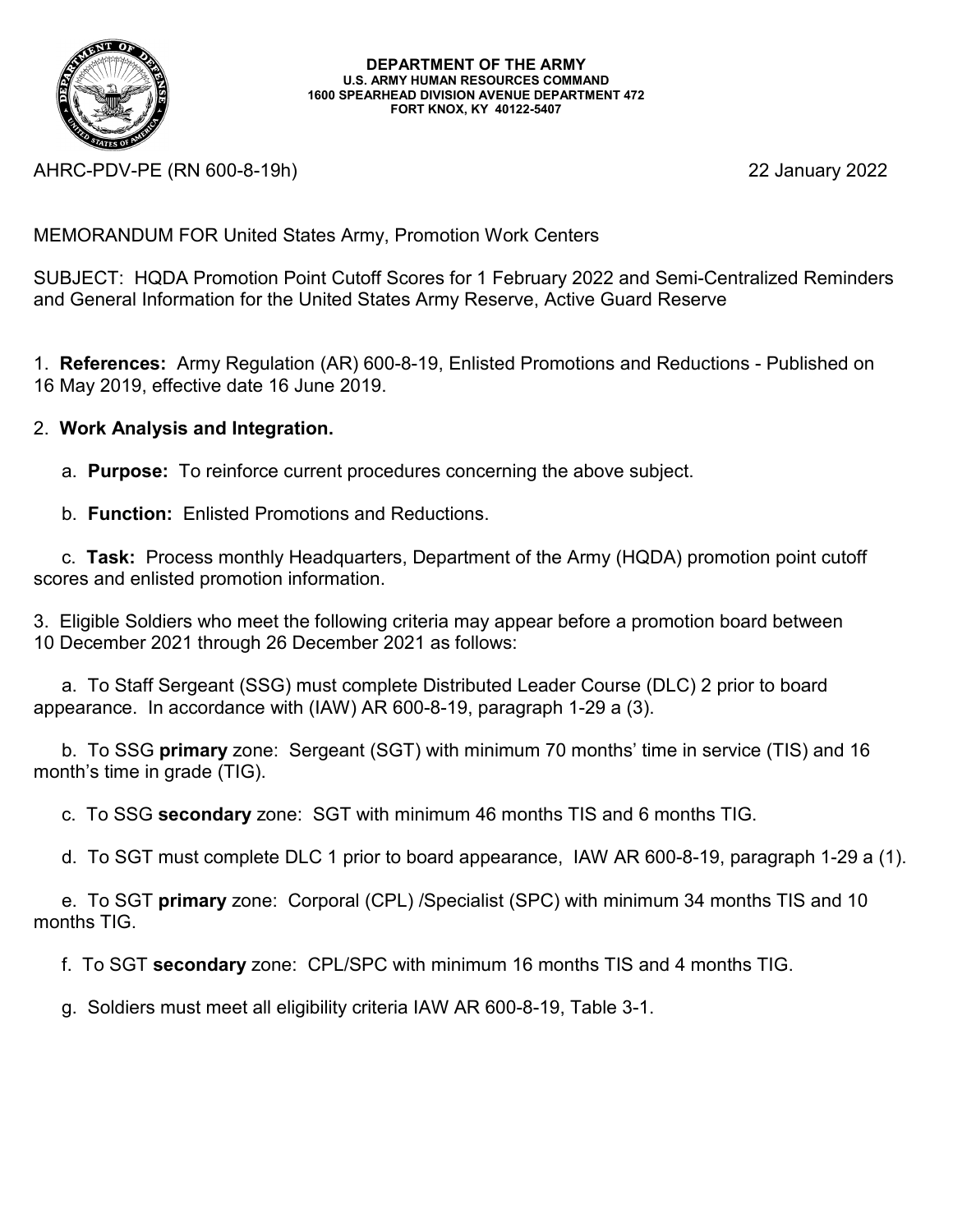SUBJECT: HQDA Promotion Point Cutoff Scores for 1 February 2022 and Semi-Centralized Reminders and General Information for the United States Army Reserve, Active Guard Reserve

4. Soldiers (including Soldiers currently in the rank of SGT under the provisions of Mandatory List Integration (MLI)) who are otherwise eligible, held recommended list status and have all supporting data entered into the systems of record as of 26 December 2021 who meet or exceed the cutoff score as they appear beginning on page 5 and the criteria listed below, may be promoted effective 1 February 2022 as follows:

a. To SSG must graduate the Advanced Leader Course (ALC) before they are eligible for consideration for promotion pin-on to SSG, IAW AR 600-8-19, paragraph 1-29 a(4).

b. To SSG **primary** zone: SGT with minimum 72 months TIS and 18 months TIG.

c. To SSG **secondary** zone: SGT with minimum 48 TIS and 8 months TIG.

d. To SSG **MLI**: SGT with minimum 84 months TIS and 24 months TIG.

 e. To SGT must graduate the Basic Leader Course (BLC) before they are eligible for consideration for promotion pin-on to SGT, IAW AR 600-8-19, paragraph 1-29 a(2).

f. To SGT **primary** zone: CPL/SPC with minimum 36 months TIS and 12 months TIG.

g. To SGT **secondary** zone: CPL/SPC with minimum 18 months TIS and 6 months TIG.

h. Soldiers must meet all eligibility criteria IAW AR 600-8-19, Table 3-3.

5. After Soldiers appear on the HQDA Promotion Selection By-Name List, units are required to ensure that Soldiers (SPC/SGT) have a passing record Army Physical Fitness Test on the promotion effective date 1 February 2022, are not flagged and not barred to continued service. Soldiers without asterisks are graduates of BLC for promotion to SGT and ALC for promotion to SSG. Soldiers with 2 asterisks are temporary promotions.

6. **SPC Waiver Information**: The Directorate of Military Personnel Management (DMPM), Army G1 has announced the variable Specialist waiver ceiling percentage is 25%, IAW AR 600-8-19, paragraph 2-5h.

BY THE ORDER OF THE SECRETARY OF THE ARMY:



SGM, USA Chief, Enlisted Promotions Promotions Branch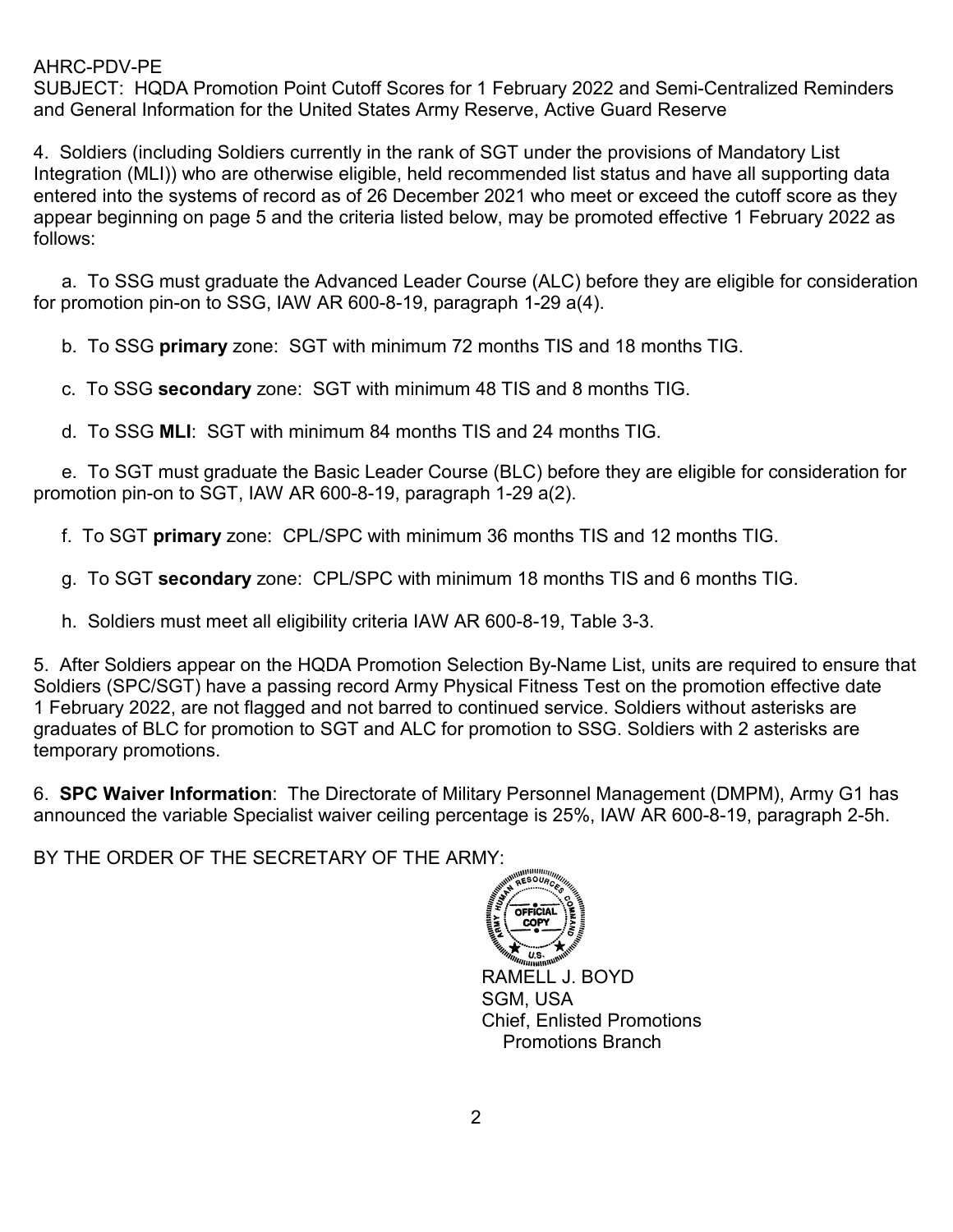SUBJECT: HQDA Promotion Point Cutoff Scores for 1 February 2022 and Semi-Centralized Reminders and General Information for the United States Army Reserve, Active Guard Reserve

## **REMINDERS/GENERAL INFORMATION:**

1. **Change to Publication Date of HQDA By-Name List and HQDA Cutoff Scores -** Effective with 01 December 2021 promotion month, the on/about publication date is changed to on/around the 20th calendar day of each month. Refer to MILPER Message 21-419 for additional information (click **[HERE](https://www.hrc.army.mil/Milper/21-419)**).

2. **Army Physical Fitness Test (APFT) and Weapons Cycle for Promotion Points** – Guidance on data entry into the Digital Training Management System (DTMS), visit our HRC web page by clicking [here.](https://www.hrc.army.mil/content/21065)

3. **Temporary Promotion to Promote Soldiers without Requisite Professional Military Education (PME) – Expanded Policy –** Refer to Memorandum HQDA (DAPE-ZA), Subject: Consolidated and Updated Application of Noncommissioned Officer Temporary Promotions, 01 November 2021. Effective 1 January 2022, by clicking **[HERE.](https://www.hrc.army.mil/asset/25482)** All previous Memorandums issued by HQDA (DAPE-ZA) and MILPER Messages referencing Temporary Promotions are rescinded.

Refer to HRC web address MILPER Message 21-458 by clicking **[HERE](https://www.hrc.army.mil/Milper/21-458)**.

Refer to HRC web address for promotion order templates and additional information (click **[HERE](https://www.hrc.army.mil/content/23358)**).

4. **Supplement to Fiscal Year 21 (FY21) Noncommissioned Officer (NCO) Evaluation Boards (Monthly Promotion Selection Policy)** - Effective with the May 21 promotion month, new monthly promotion timelines for promotions to SGT through SGM. Most notably is the unit promotion board will now be held from the 10th to the 26th of each month. Records will have to be updated by the 26th of each month for promotion consideration on the first day of the second month. For example, eligibility for 1 February 2022 promotion pin on selection will be as of 31 December 2021, with a requirement to have supporting data entered into systems of record, no later than 26 December 2021.

5. **Army Directive 2021-14, (Army Physical Fitness Test and Army Combat Fitness Test), dated 29 April 2021**. Commanders / First Sergeants should be aware of the updated provisions afforded to Soldiers, with the opportunity to fairly compete for promotion or other personnel and administrative requirements. Click **[HERE](https://armypubs.army.mil/epubs/DR_pubs/DR_a/ARN32370-ARMY_DIR_2021-14-000-WEB-1.pdf)** to review the Army Directive 2021-14.

6. **Army Directive 2021-17, (Lateral Appointment to Corporal and Eligibility for Basic Leaders Course), dated 21 May 2021**. Commanders / First Sergeants / Unit Human Resource Professionals, should be aware of this directive as it announces a change in policy in eligibility for lateral appointment to Corporal (CPL) and Basic Leaders Course (BLC) attendance for enlisted Soldiers. In addition, this directive announces all references to MLI to the rank of **SGT** in reference 1, Tables 3-1 and 3-3, are rescinded. Click **[HERE](https://armypubs.army.mil/epubs/DR_pubs/DR_a/ARN32643-ARMY_DIR_2021-17-000-WEB-1.pdf)** to review the Army Directive 2021-17. Click **[HERE](https://www.hrc.army.mil/Milper/21-205)** for detailed instructions provided within MILPER Message 21-205.

7. **Invalid promotion boards -** Promotion boards must be conducted between the 10th through the 26th of the board month. A First Sergeant (E8 or below) as the board president or promotion boards conducted outside of the dates stated will make promotion boards invalid. The Junior Enlisted Promotions section will flag all Soldiers appearing on the promotion board proceedings. See AR 600-8-19, paragraph 3-12 d, composition of promotion boards.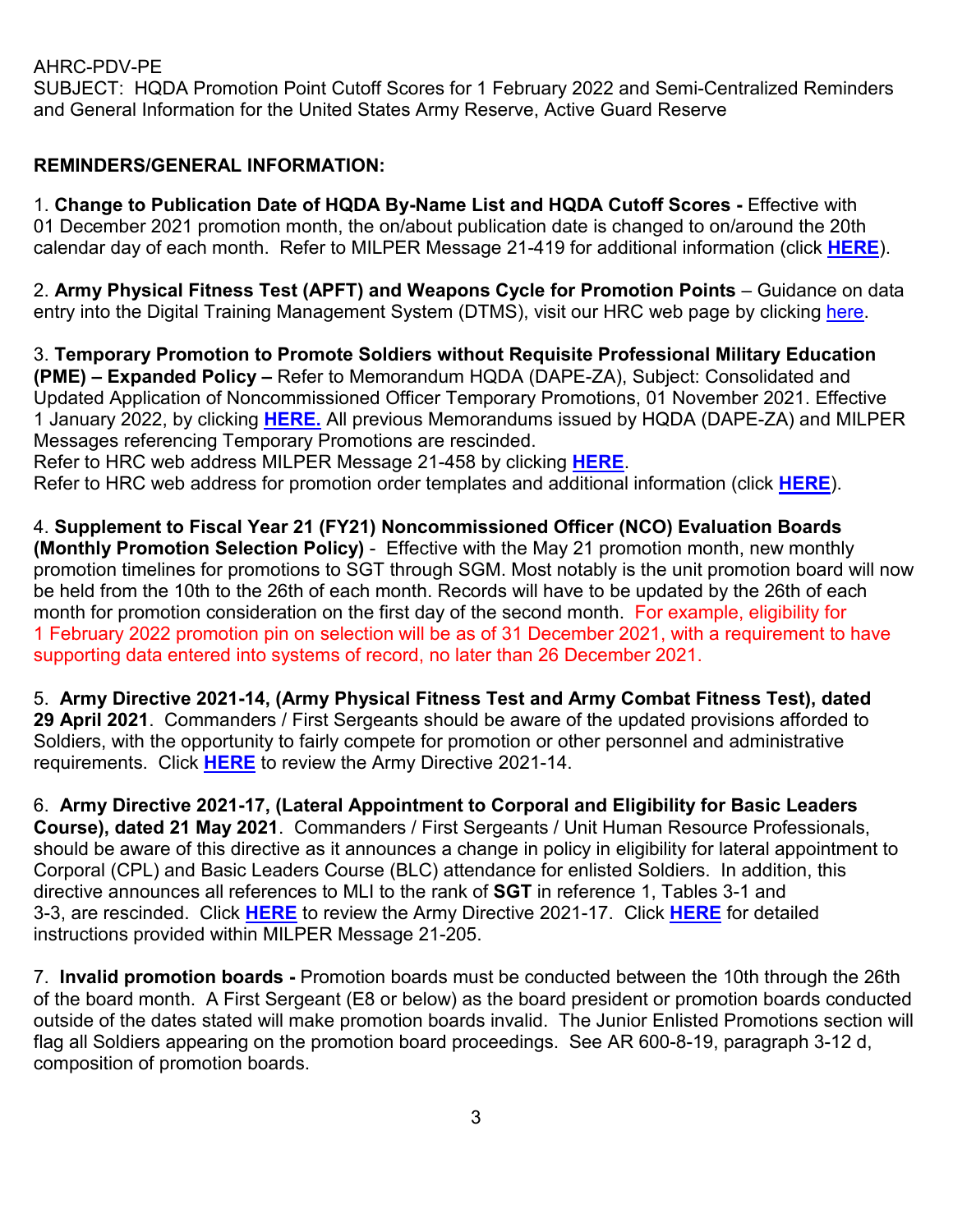SUBJECT: HQDA Promotion Point Cutoff Scores for 1 February 2022 and Semi-Centralized Reminders and General Information for the United States Army Reserve, Active Guard Reserve

8. **AR 600-8-19,** Enlisted Promotions and Reductions - An updated version of AR 600-8-19 is available via the APD internet web address cited below. This updated version is dated 16 May 2019 with an effective date of 16 June 2019. To obtain a copy go to [http://www.apd.army.mil/.](http://www.apd.army.mil/)

9. **Promotion Point Worksheet (PPW) Training, Assessment and Access** – Click [here](https://www.hrc.army.mil/content/Promotion%20Point%20Worksheet%20PPW%20Training%20Assessment%20and%20Access) for more information.

10. Online training course certificates (*example: DA Form 87*) cannot be used to update completion of military resident courses in any military system for promotion points. Promotions obtained with erroneous promotion points will result in an administrative reduction.

11. **MILPER Messages** – Unit S1 and MPD personnel and Soldiers should review the following messages: 21-044, 21-045, 21-205, 21-419 and 21-458.

12. Jr. Enlisted AGR promotion inquiries, email [usarmy.knox.hrc.mbx.tagd-jr-agr-enlisted](mailto:usarmy.knox.hrc.mbx.tagd-jr-agr-enlisted-promotions@army.mil)[promotions@army.mil.](mailto:usarmy.knox.hrc.mbx.tagd-jr-agr-enlisted-promotions@army.mil)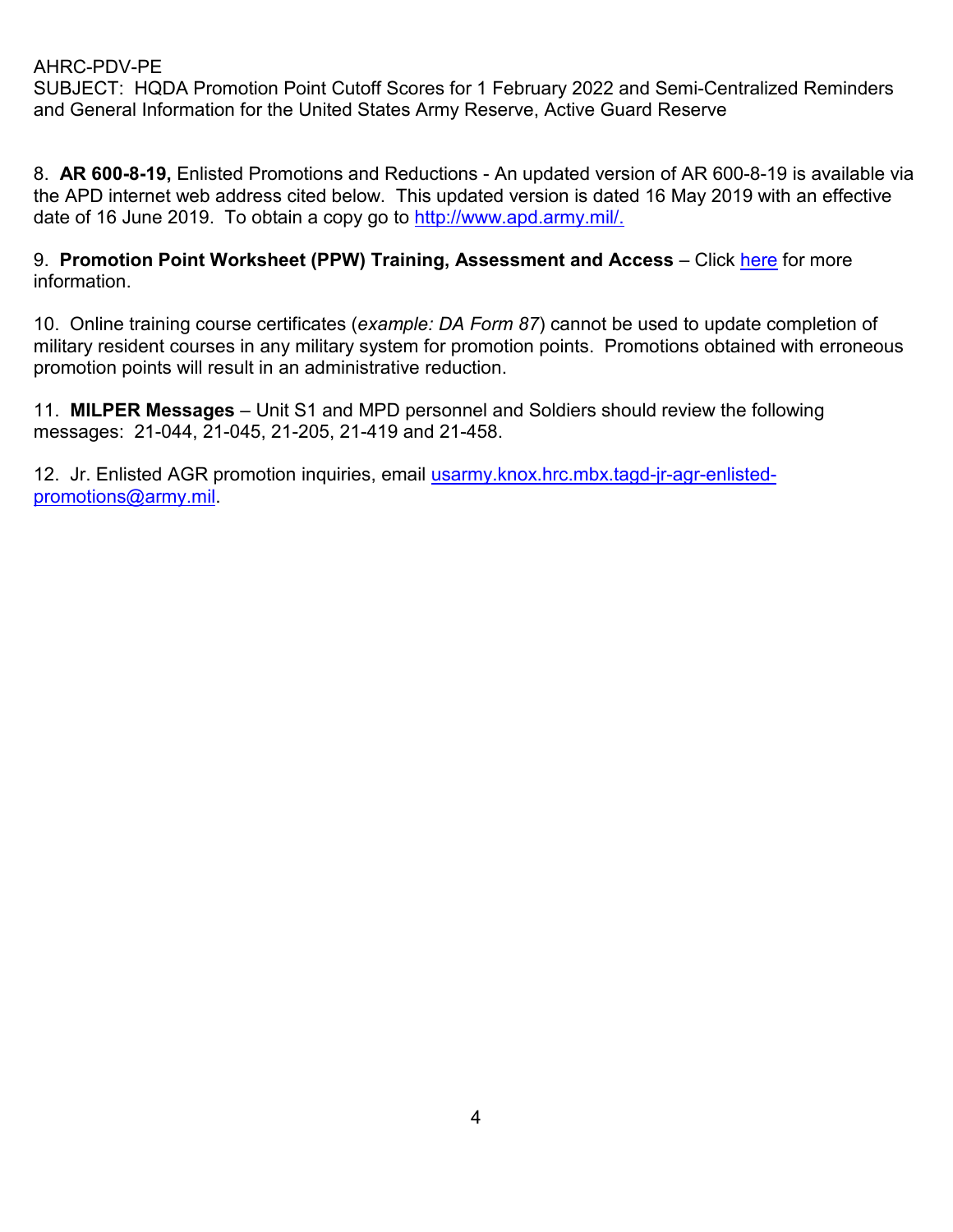SUBJECT: HQDA Promotion Point Cutoff Scores for 1 February 2022 and Semi-Centralized Reminders and General Information for the United States Army Reserve, Active Guard Reserve

| <b>AGR SGT Cutoff Scores</b>                                                                                                                                                                                                                                                  |               |                                                   |                          |                  |                         |                     |
|-------------------------------------------------------------------------------------------------------------------------------------------------------------------------------------------------------------------------------------------------------------------------------|---------------|---------------------------------------------------|--------------------------|------------------|-------------------------|---------------------|
| The cutoff scores listed below are effective for 1 February 2022. Soldiers who were boarded and<br>whose promotion points were submitted by their RRC, DRC or MACOM by 26 December 2021<br>can use these cutoff scores to determine if they have been selected for promotion. |               |                                                   |                          |                  |                         |                     |
|                                                                                                                                                                                                                                                                               |               | <b>HQDA AGR SGT CUTOFF SCORES 1 FEBRUARY 2022</b> |                          |                  |                         |                     |
|                                                                                                                                                                                                                                                                               | <b>CUTOFF</b> |                                                   | <b>ELIGIBLES on PPRL</b> |                  |                         | <b>PROMOS</b>       |
| <b>MOS</b>                                                                                                                                                                                                                                                                    | <b>PZ</b>     | <b>SZ</b>                                         | <b>PZ</b>                | <b>SZ</b>        | <b>PZ</b>               | <b>SZ</b>           |
| 11B                                                                                                                                                                                                                                                                           | 798           | 798                                               | $\mathbf 0$              | 0                | $\mathbf 0$             | 0                   |
| 11 <sub>C</sub>                                                                                                                                                                                                                                                               | 798           | 798                                               | $\mathbf 0$              | 0                | 0                       | 0                   |
| 12B                                                                                                                                                                                                                                                                           | 216           | 798                                               | $\overline{2}$           | $\boldsymbol{0}$ | 1                       | 0                   |
| 12C                                                                                                                                                                                                                                                                           | 798           | 798                                               | $\mathbf 0$              | 0                | 0                       | $\mathbf 0$         |
| <b>12N</b>                                                                                                                                                                                                                                                                    | 798           | 798                                               | 0                        | 0                | 0                       | $\mathbf 0$         |
| 12R                                                                                                                                                                                                                                                                           | 798           | 798                                               | $\mathbf 0$              | 0                | $\mathbf 0$             | $\mathbf 0$         |
| <b>12W</b>                                                                                                                                                                                                                                                                    | 798           | 798                                               | $\mathbf 0$              | $\boldsymbol{0}$ | $\mathbf 0$             | $\mathbf 0$         |
| 15P                                                                                                                                                                                                                                                                           | 798           | 798                                               | 1                        | 0                | $\mathbf 0$             | $\mathbf 0$         |
| 15R                                                                                                                                                                                                                                                                           | 798           | 798                                               | $\mathbf 0$              | 0                | $\mathbf 0$             | 0                   |
| 15T                                                                                                                                                                                                                                                                           | 798           | 798                                               | $\mathbf 0$              | 0                | $\mathbf 0$             | $\mathbf 0$         |
| <b>15U</b>                                                                                                                                                                                                                                                                    | 798           | 798                                               | $\mathbf 0$              | 0                | $\mathbf 0$             | $\mathbf 0$         |
| 25B                                                                                                                                                                                                                                                                           | 187           | 798                                               | 3                        | $\boldsymbol{0}$ | 1                       | $\mathbf 0$         |
| 25L                                                                                                                                                                                                                                                                           | 798           | 798                                               | $\overline{0}$           | 0                | 0                       | $\mathbf 0$         |
| 25N                                                                                                                                                                                                                                                                           | 798           | 798                                               | $\mathbf 0$              | 0                | 0                       | $\mathbf 0$         |
| 25Q                                                                                                                                                                                                                                                                           | 235           | 798                                               | 1                        | 0                | 1                       | $\mathbf 0$         |
| <b>25S</b>                                                                                                                                                                                                                                                                    | 798           | 798                                               | $\mathbf 0$              | $\boldsymbol{0}$ | 0                       | $\mathbf 0$         |
| <b>25U</b>                                                                                                                                                                                                                                                                    | 798           | 798                                               | 0                        | 0                | 0                       | $\mathbf 0$         |
| 27D                                                                                                                                                                                                                                                                           | 798           | 798                                               | $\overline{0}$           | 0                | $\mathbf 0$             | $\mathbf 0$         |
| 31B                                                                                                                                                                                                                                                                           | 798           | 798                                               | $\mathbf 0$              | 0                | $\mathbf 0$             | $\mathbf 0$         |
| 31D                                                                                                                                                                                                                                                                           | 798           | 798                                               | $\mathbf 0$              | 0                | $\mathbf 0$             | $\mathbf 0$         |
| 31E                                                                                                                                                                                                                                                                           | 798           | 798                                               | $\boldsymbol{0}$         | $\boldsymbol{0}$ | $\mathbf 0$             | $\pmb{0}$           |
| 35F                                                                                                                                                                                                                                                                           | 253           | 798                                               | 1                        | $\pmb{0}$        | 1                       | $\pmb{0}$           |
| 35G                                                                                                                                                                                                                                                                           | 798           | 798                                               | $\pmb{0}$                | $\boldsymbol{0}$ | $\pmb{0}$               | $\mathbf 0$         |
| 35L                                                                                                                                                                                                                                                                           | 798           | 798                                               | $\pmb{0}$                | $\boldsymbol{0}$ | $\mathbf 0$             | $\pmb{0}$           |
| 35M                                                                                                                                                                                                                                                                           | 798           | 798                                               | $\mathbf 0$              | $\boldsymbol{0}$ | 0                       | $\mathsf{O}\xspace$ |
| 35N                                                                                                                                                                                                                                                                           | 798           | 798                                               | $\mathbf 0$              | $\boldsymbol{0}$ | 0                       | $\mathbf 0$         |
| 35T                                                                                                                                                                                                                                                                           | 798           | 798                                               | $\boldsymbol{0}$         | $\pmb{0}$        | 0                       | $\mathbf 0$         |
| 36B                                                                                                                                                                                                                                                                           | 798           | 798                                               | $\pmb{0}$                | $\mathbf 0$      | 0                       | $\mathsf{O}\xspace$ |
| 37F                                                                                                                                                                                                                                                                           | 798           | 798                                               | $\boldsymbol{0}$         | $\boldsymbol{0}$ | $\pmb{0}$               | $\pmb{0}$           |
| 38B                                                                                                                                                                                                                                                                           | 229           | 798                                               | 1                        | 0                | 1                       | $\pmb{0}$           |
| 42A                                                                                                                                                                                                                                                                           | 236           | 261                                               | 23                       | 3                | $\overline{\mathbf{4}}$ | 3                   |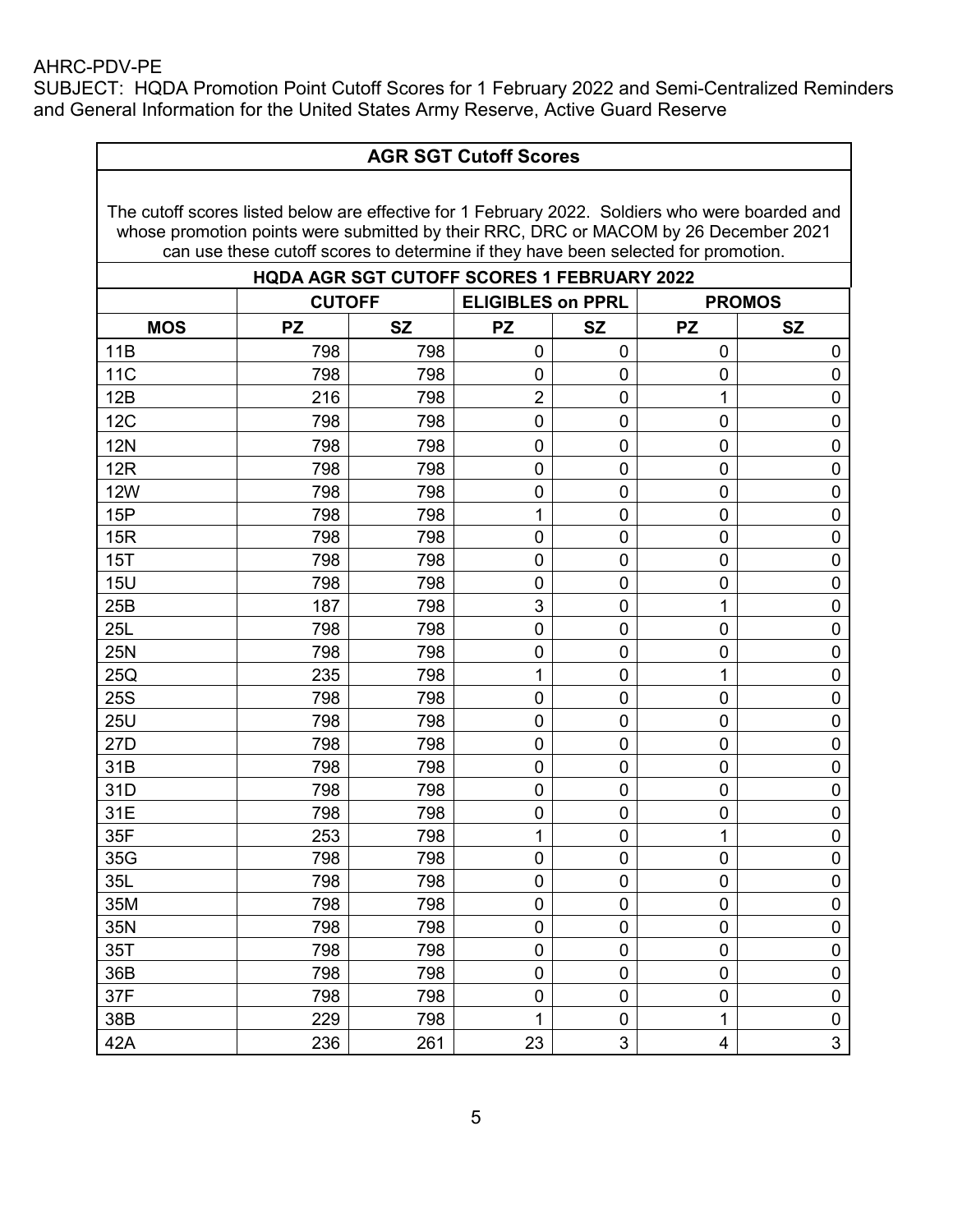SUBJECT: HQDA Promotion Point Cutoff Scores for 1 February 2022 and Semi-Centralized Reminders and General Information for the United States Army Reserve, Active Guard Reserve

|                                                                                                                                                                                                                                                                               | <b>AGR SGT Cutoff Scores</b>                      |           |                          |                |                |                  |
|-------------------------------------------------------------------------------------------------------------------------------------------------------------------------------------------------------------------------------------------------------------------------------|---------------------------------------------------|-----------|--------------------------|----------------|----------------|------------------|
| The cutoff scores listed below are effective for 1 February 2022. Soldiers who were boarded and<br>whose promotion points were submitted by their RRC, DRC or MACOM by 26 December 2021 can<br>use these cutoff scores to determine if they have been selected for promotion. |                                                   |           |                          |                |                |                  |
|                                                                                                                                                                                                                                                                               | <b>HQDA AGR SGT CUTOFF SCORES 1 FEBRUARY 2022</b> |           |                          |                |                |                  |
|                                                                                                                                                                                                                                                                               | <b>CUTOFF</b>                                     |           | <b>ELIGIBLES on PPRL</b> |                |                | <b>PROMOS</b>    |
| <b>MOS</b>                                                                                                                                                                                                                                                                    | <b>PZ</b>                                         | <b>SZ</b> | <b>PZ</b>                | <b>SZ</b>      | <b>PZ</b>      | <b>SZ</b>        |
| 46Q                                                                                                                                                                                                                                                                           | 798                                               | 798       | $\mathbf 0$              | $\overline{0}$ | $\mathbf 0$    | 0                |
| 46R                                                                                                                                                                                                                                                                           | 798                                               | 798       | 0                        | 0              | $\mathbf 0$    | $\mathbf 0$      |
| 46S                                                                                                                                                                                                                                                                           | 798                                               | 798       | $\pmb{0}$                | 0              | 0              | $\mathbf 0$      |
| 56M                                                                                                                                                                                                                                                                           | 798                                               | 798       | 0                        | 0              | $\mathbf 0$    | $\mathbf 0$      |
| 68A                                                                                                                                                                                                                                                                           | 798                                               | 798       | $\mathbf 0$              | 0              | 0              | 0                |
| 68E                                                                                                                                                                                                                                                                           | 798                                               | 798       | 0                        | 0              | $\mathbf 0$    | $\mathbf 0$      |
| 68G                                                                                                                                                                                                                                                                           | 798                                               | 798       | $\pmb{0}$                | 0              | 0              | $\mathbf 0$      |
| 68J                                                                                                                                                                                                                                                                           | 139                                               | 798       | 1                        | 0              | 1              | $\mathbf 0$      |
| 68R                                                                                                                                                                                                                                                                           | 798                                               | 798       | 0                        | 0              | 0              | $\mathbf 0$      |
| 68W                                                                                                                                                                                                                                                                           | 798                                               | 798       | 1                        | 0              | $\mathbf 0$    | $\boldsymbol{0}$ |
| 74D                                                                                                                                                                                                                                                                           | 798                                               | 798       | 0                        | 0              | 0              | $\mathbf 0$      |
| 79R                                                                                                                                                                                                                                                                           | 798                                               | 798       | $\mathbf 0$              | 0              | 0              | $\boldsymbol{0}$ |
| 88H                                                                                                                                                                                                                                                                           | 798                                               | 798       | 0                        | 0              | 0              | $\mathbf 0$      |
| 88K                                                                                                                                                                                                                                                                           | 798                                               | 798       | $\mathbf 0$              | 0              | 0              | $\boldsymbol{0}$ |
| 88L                                                                                                                                                                                                                                                                           | 798                                               | 798       | 0                        | 0              | 0              | $\boldsymbol{0}$ |
| 88M                                                                                                                                                                                                                                                                           | 798                                               | 798       | $\mathbf 0$              | 0              | 0              | $\mathbf 0$      |
| 88N                                                                                                                                                                                                                                                                           | 798                                               | 798       | $\mathbf 0$              | 0              | 0              | $\mathbf 0$      |
| 89A                                                                                                                                                                                                                                                                           | 798                                               | 798       | $\mathbf 0$              | 0              | 0              | $\mathbf 0$      |
| 89B                                                                                                                                                                                                                                                                           | 798                                               | 798       | 0                        | $\mathbf 0$    | $\mathbf 0$    | $\boldsymbol{0}$ |
| 91B                                                                                                                                                                                                                                                                           | 210                                               | 798       | 13                       | 0              | 5              | $\boldsymbol{0}$ |
| 91C                                                                                                                                                                                                                                                                           | 798                                               | 798       | 0                        | 0              | 0              | $\boldsymbol{0}$ |
| 91D                                                                                                                                                                                                                                                                           | 798                                               | 798       | 0                        | 0              | $\pmb{0}$      | 0                |
| 91F                                                                                                                                                                                                                                                                           | 798                                               | 798       | $\pmb{0}$                | $\mathbf 0$    | $\mathbf 0$    | $\pmb{0}$        |
| 91H                                                                                                                                                                                                                                                                           | 798                                               | 798       | $\mathbf 0$              | $\mathbf 0$    | $\mathbf 0$    | $\pmb{0}$        |
| 91J                                                                                                                                                                                                                                                                           | 798                                               | 798       | $\pmb{0}$                | 0              | 0              | $\boldsymbol{0}$ |
| 91L                                                                                                                                                                                                                                                                           | 798                                               | 798       | $\pmb{0}$                | 0              | $\overline{0}$ | $\mathsf 0$      |
| 92A                                                                                                                                                                                                                                                                           | 295                                               | 798       | $\mathbf 2$              | $\pmb{0}$      | 1              | $\pmb{0}$        |
| 92F                                                                                                                                                                                                                                                                           | 216                                               | 798       | 1                        | 0              | 1              | $\pmb{0}$        |
| 92L                                                                                                                                                                                                                                                                           | 798                                               | 798       | $\pmb{0}$                | 0              | $\pmb{0}$      | $\boldsymbol{0}$ |
| 92M                                                                                                                                                                                                                                                                           | 798                                               | 798       | $\pmb{0}$                | 0              | $\mathbf 0$    | $\pmb{0}$        |
| 92R                                                                                                                                                                                                                                                                           | 798                                               | 798       | $\mathbf 0$              | $\pmb{0}$      | $\pmb{0}$      | $\pmb{0}$        |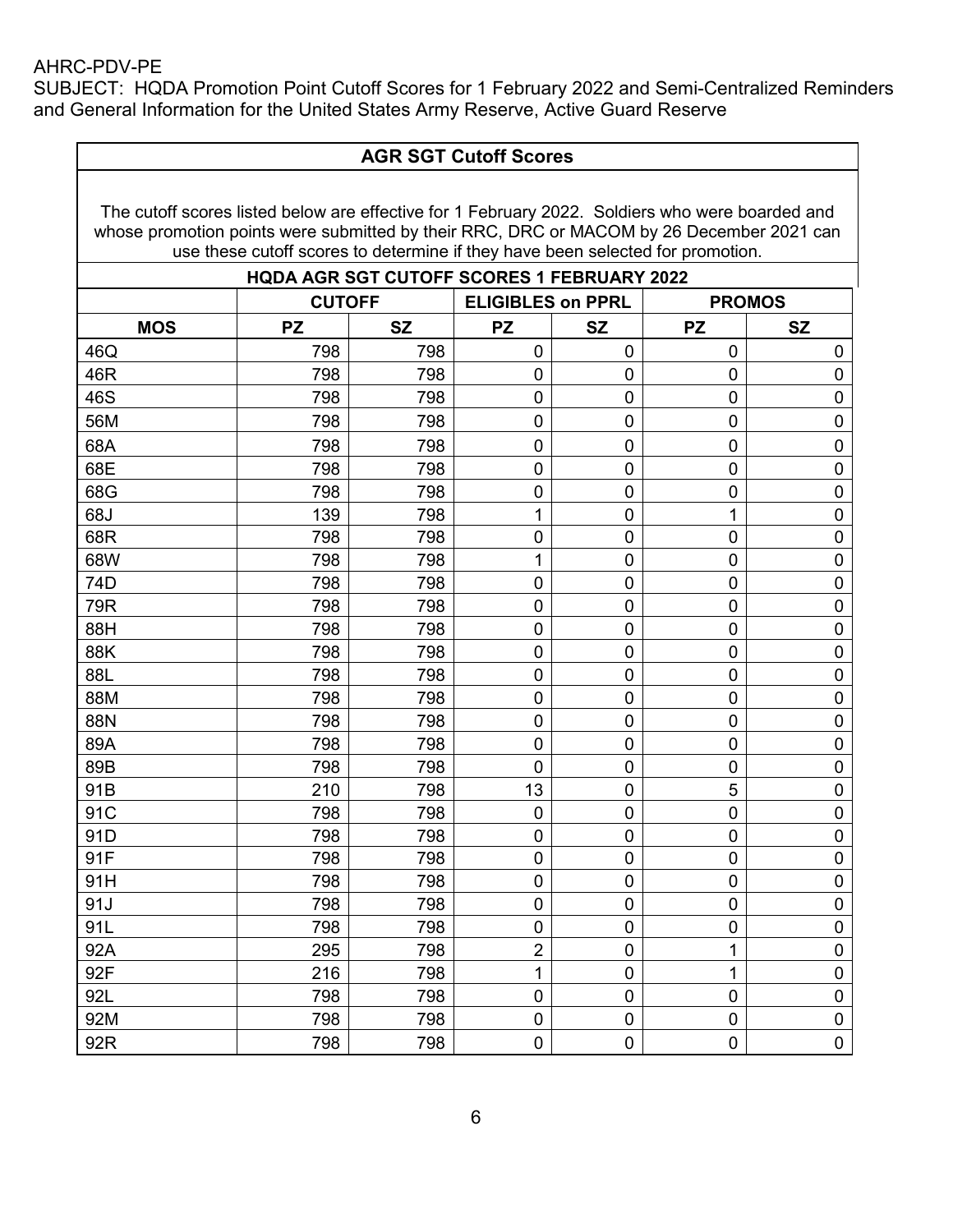SUBJECT: HQDA Promotion Point Cutoff Scores for 1 February 2022 and Semi-Centralized Reminders and General Information for the United States Army Reserve, Active Guard Reserve

# **AGR SGT Cutoff Scores**

| <b>HQDA AGR SGT CUTOFF SCORES 1 FEBRUARY 2022</b> |               |           |                          |           |    |               |
|---------------------------------------------------|---------------|-----------|--------------------------|-----------|----|---------------|
|                                                   | <b>CUTOFF</b> |           | <b>ELIGIBLES on PPRL</b> |           |    | <b>PROMOS</b> |
| <b>MOS</b>                                        | PZ            | <b>SZ</b> | <b>PZ</b>                | <b>SZ</b> |    |               |
| 92S                                               | 798           | 798       |                          |           |    |               |
| 92W                                               | 798           | 798       |                          |           |    |               |
| 92Y                                               | 199           | 798       | 17                       |           | հ  |               |
| 94 <sub>D</sub>                                   | 798           | 798       |                          |           |    |               |
| <b>TOTALS</b>                                     |               |           | 67                       | ◠         | 23 | ◠             |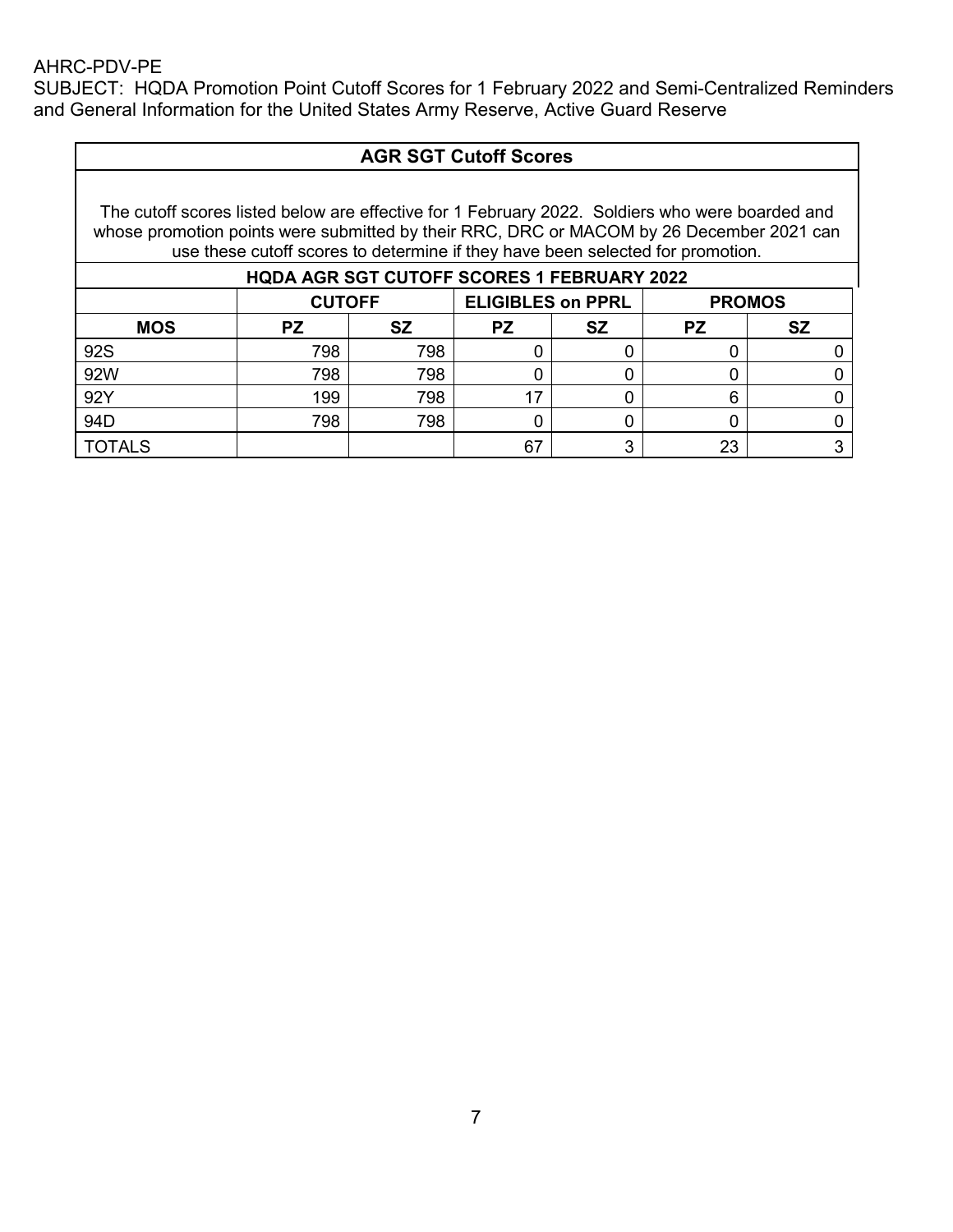SUBJECT: HQDA Promotion Point Cutoff Scores for 1 February 2022 and Semi-Centralized Reminders and General Information for the United States Army Reserve, Active Guard Reserve

## **AGR SSG Cutoff Scores**

| <b>HQDA AGR SSG CUTOFF SCORES 1 FEBRUARY 2022</b> |               |           |                         |                          |                     |                         |  |
|---------------------------------------------------|---------------|-----------|-------------------------|--------------------------|---------------------|-------------------------|--|
|                                                   | <b>CUTOFF</b> |           |                         | <b>ELIGIBLES on PPRL</b> |                     | <b>PROMOS</b>           |  |
| <b>MOS</b>                                        | <b>PZ</b>     | <b>SZ</b> | <b>PZ</b>               | <b>SZ</b>                | <b>PZ</b>           | <b>SZ</b>               |  |
| 11B                                               | 280           | 798       | $\overline{2}$          | $\pmb{0}$                | 1                   | 0                       |  |
| <b>11C</b>                                        | 798           | 798       | $\mathbf 0$             | $\pmb{0}$                | $\mathbf 0$         | $\mathbf 0$             |  |
| 12B                                               | 264           | 798       | 13                      | $\pmb{0}$                | 1                   | $\pmb{0}$               |  |
| 12C                                               | 798           | 798       | $\mathbf 0$             | $\mathbf 0$              | $\pmb{0}$           | $\pmb{0}$               |  |
| <b>12N</b>                                        | 169           | 798       | $\overline{2}$          | $\pmb{0}$                | 1                   | $\mathbf 0$             |  |
| 12R                                               | 798           | 798       | $\mathbf 0$             | $\pmb{0}$                | $\mathbf 0$         | $\pmb{0}$               |  |
| <b>12W</b>                                        | 183           | 798       | $\overline{7}$          | $\mathbf 0$              | $\overline{2}$      | $\pmb{0}$               |  |
| 15P                                               | 296           | 798       | $\overline{\mathbf{4}}$ | $\pmb{0}$                | $\overline{1}$      | $\pmb{0}$               |  |
| 15R                                               | 798           | 798       | $\mathbf 0$             | $\mathbf 0$              | $\mathbf 0$         | $\pmb{0}$               |  |
| 15T                                               | 798           | 798       | $6\phantom{1}$          | $\mathbf 0$              | $\mathbf 0$         | $\pmb{0}$               |  |
| <b>15U</b>                                        | 798           | 798       | $\mathbf 0$             | $\pmb{0}$                | $\pmb{0}$           | $\pmb{0}$               |  |
| 25B                                               | 314           | 798       | 14                      | $\pmb{0}$                | 1                   | $\pmb{0}$               |  |
| <b>25L</b>                                        | 798           | 798       | $\mathbf{1}$            | $\pmb{0}$                | $\pmb{0}$           | $\pmb{0}$               |  |
| <b>25N</b>                                        | 798           | 798       | $\mathbf 0$             | $\pmb{0}$                | $\overline{0}$      | $\pmb{0}$               |  |
| 25Q                                               | 293           | 798       | 3                       | $\pmb{0}$                | 1                   | 0                       |  |
| <b>25S</b>                                        | 798           | 798       | $\mathbf 0$             | $\pmb{0}$                | $\mathbf 0$         | $\mathbf 0$             |  |
| <b>25U</b>                                        | 798           | 798       | 3                       | $\mathsf{O}\xspace$      | $\mathsf{O}\xspace$ | $\pmb{0}$               |  |
| 27D                                               | 358           | 798       | 3                       | $\pmb{0}$                | 1                   | $\pmb{0}$               |  |
| 31B                                               | 403           | 798       | $\overline{2}$          | $\mathsf{O}\xspace$      | 1                   | $\pmb{0}$               |  |
| 31D                                               | 798           | 798       | $\mathbf 0$             | $\pmb{0}$                | $\pmb{0}$           | $\pmb{0}$               |  |
| 31E                                               | 798           | 798       | 6                       | 1                        | $\mathbf 0$         | $\pmb{0}$               |  |
| 35F                                               | 429           | 798       | 4                       | $\pmb{0}$                | 1                   | $\pmb{0}$               |  |
| 35G                                               | 798           | 798       | $\mathbf{1}$            | $\mathbf 0$              | $\overline{0}$      | $\mathbf 0$             |  |
| 35L                                               | 798           | 798       | $\mathbf 0$             | $\pmb{0}$                | $\pmb{0}$           | $\pmb{0}$               |  |
| 35M                                               | 798           | 798       | 1                       | $\pmb{0}$                | $\mathbf 0$         | $\pmb{0}$               |  |
| 35N                                               | 798           | 798       | $\mathbf 0$             | $\mathsf{O}\xspace$      | $\pmb{0}$           | $\pmb{0}$               |  |
| 35T                                               | 798           | 798       | $\mathbf 0$             | $\pmb{0}$                | $\mathbf 0$         | $\pmb{0}$               |  |
| 36B                                               | 179           | 798       | 1                       | $\mathsf{O}\xspace$      | 1                   | $\pmb{0}$               |  |
| 37F                                               | 798           | 798       | $\overline{7}$          | $\mathbf 0$              | 0                   | $\mathbf 0$             |  |
| 38B                                               | 358           | 386       | 8                       | $\overline{2}$           | 1                   | $\mathbf{1}$            |  |
| 42A                                               | 444           | 453       | 386                     | 20                       | 11                  | $\overline{\mathbf{4}}$ |  |
| 46Q                                               | 798           | 798       | $\mathbf 0$             | $\mathbf 0$              | $\mathbf 0$         | $\mathbf 0$             |  |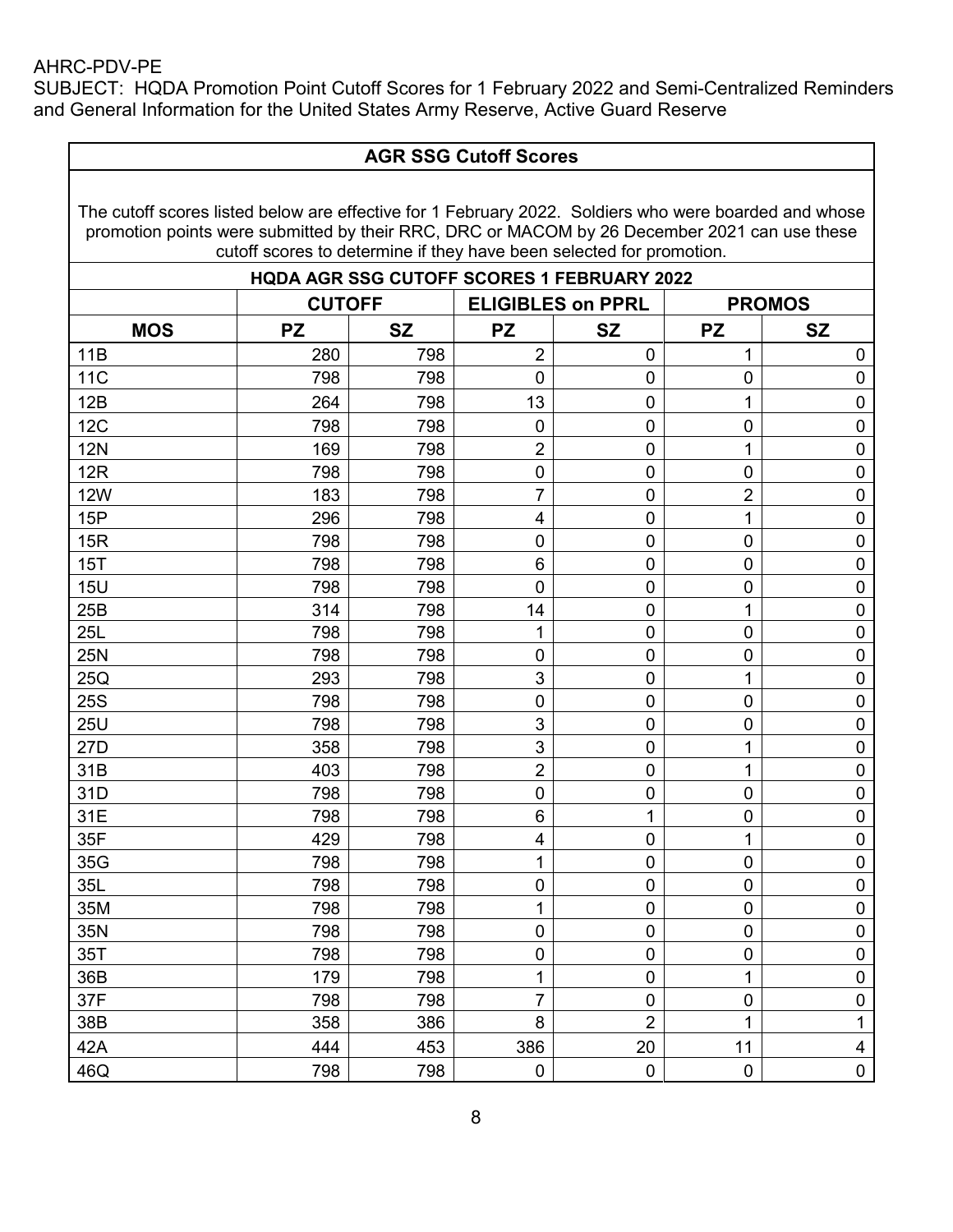SUBJECT: HQDA Promotion Point Cutoff Scores for 1 February 2022 and Semi-Centralized Reminders and General Information for the United States Army Reserve, Active Guard Reserve

## **AGR SSG Cutoff Scores**

| <b>HQDA AGR SSG CUTOFF SCORES 1 FEBRUARY 2022</b> |               |           |                          |                  |                |                  |  |
|---------------------------------------------------|---------------|-----------|--------------------------|------------------|----------------|------------------|--|
|                                                   | <b>CUTOFF</b> |           | <b>ELIGIBLES on PPRL</b> |                  |                | <b>PROMOS</b>    |  |
| <b>MOS</b>                                        | <b>PZ</b>     | <b>SZ</b> | <b>PZ</b>                | <b>SZ</b>        | <b>PZ</b>      | <b>SZ</b>        |  |
| 46R                                               | 798           | 798       | 0                        | $\overline{0}$   | 0              | 0                |  |
| 46S                                               | 318           | 798       | $\overline{2}$           | $\mathbf 0$      | 1              | $\pmb{0}$        |  |
| 56M                                               | 411           | 798       | 3                        | $\mathbf 0$      | 1              | $\mathbf 0$      |  |
| 68A                                               | 224           | 798       | 1                        | 1                | 1              | $\pmb{0}$        |  |
| 68E                                               | 798           | 798       | $\mathbf 0$              | 0                | $\mathbf 0$    | $\mathbf 0$      |  |
| 68G                                               | 798           | 798       | $\mathbf 0$              | $\mathbf 0$      | $\mathbf 0$    | $\pmb{0}$        |  |
| 68J                                               | 202           | 798       | 10                       | $\boldsymbol{0}$ | $\mathfrak{S}$ | $\pmb{0}$        |  |
| 68R                                               | 798           | 798       | $\mathbf 0$              | $\boldsymbol{0}$ | $\mathbf 0$    | $\pmb{0}$        |  |
| 68W                                               | 341           | 798       | 11                       | 1                | 3              | $\pmb{0}$        |  |
| 74D                                               | 292           | 798       | 12                       | 1                | 3              | $\mathbf 0$      |  |
| 79R                                               | 295           | 798       | 1                        | $\mathbf 0$      | 1              | $\pmb{0}$        |  |
| 88H                                               | 163           | 798       | 1                        | 0                | 1              | $\pmb{0}$        |  |
| 88K                                               | 798           | 798       | $\mathbf 0$              | $\mathbf 0$      | $\mathbf 0$    | $\mathbf 0$      |  |
| 88L                                               | 798           | 798       | $\pmb{0}$                | $\boldsymbol{0}$ | $\pmb{0}$      | $\pmb{0}$        |  |
| 88M                                               | 355           | 798       | $\overline{2}$           | $\mathbf 0$      | 1              | $\pmb{0}$        |  |
| 88N                                               | 383           | 369       | 10                       | $\mathbf{1}$     | 1              | $\mathbf{1}$     |  |
| 89A                                               | 798           | 798       | 0                        | $\pmb{0}$        | $\overline{0}$ | $\pmb{0}$        |  |
| 89B                                               | 400           | 798       | 8                        | 0                | $\overline{2}$ | $\boldsymbol{0}$ |  |
| 91B                                               | 395           | 396       | 205                      | 11               | 14             | $\mathbf{1}$     |  |
| 91C                                               | 798           | 798       | $\mathbf 0$              | $\mathbf 0$      | $\mathbf 0$    | $\mathbf 0$      |  |
| 91D                                               | 294           | 798       | $\overline{2}$           | $\mathbf 0$      | 1              | $\pmb{0}$        |  |
| 91F                                               | 798           | 798       | $\mathbf 0$              | $\mathbf 0$      | $\mathbf 0$    | $\pmb{0}$        |  |
| 91H                                               | 798           | 798       | $\mathbf 0$              | 0                | 0              | $\pmb{0}$        |  |
| 91J                                               | 136           | 798       | $\overline{\mathbf{4}}$  | $\boldsymbol{0}$ | 1              | $\pmb{0}$        |  |
| 91L                                               | 798           | 798       | $\mathbf 1$              | $\overline{0}$   | $\mathbf 0$    | $\pmb{0}$        |  |
| 92A                                               | 244           | 798       | 12                       | $\mathbf 0$      | 4              | $\pmb{0}$        |  |
| 92F                                               | 337           | 798       | 13                       | $\mathbf 0$      | $\overline{2}$ | $\pmb{0}$        |  |
| 92L                                               | 798           | 798       | $\mathbf 0$              | $\mathbf 0$      | $\mathbf 0$    | $\pmb{0}$        |  |
| 92M                                               | 426           | 798       | 3                        | $\mathbf 0$      | 1              | $\pmb{0}$        |  |
| 92R                                               | 798           | 798       | $\overline{2}$           | 0                | $\mathbf 0$    | $\pmb{0}$        |  |
| 92S                                               | 798           | 798       | 1                        | $\overline{0}$   | $\mathbf 0$    | $\mathbf 0$      |  |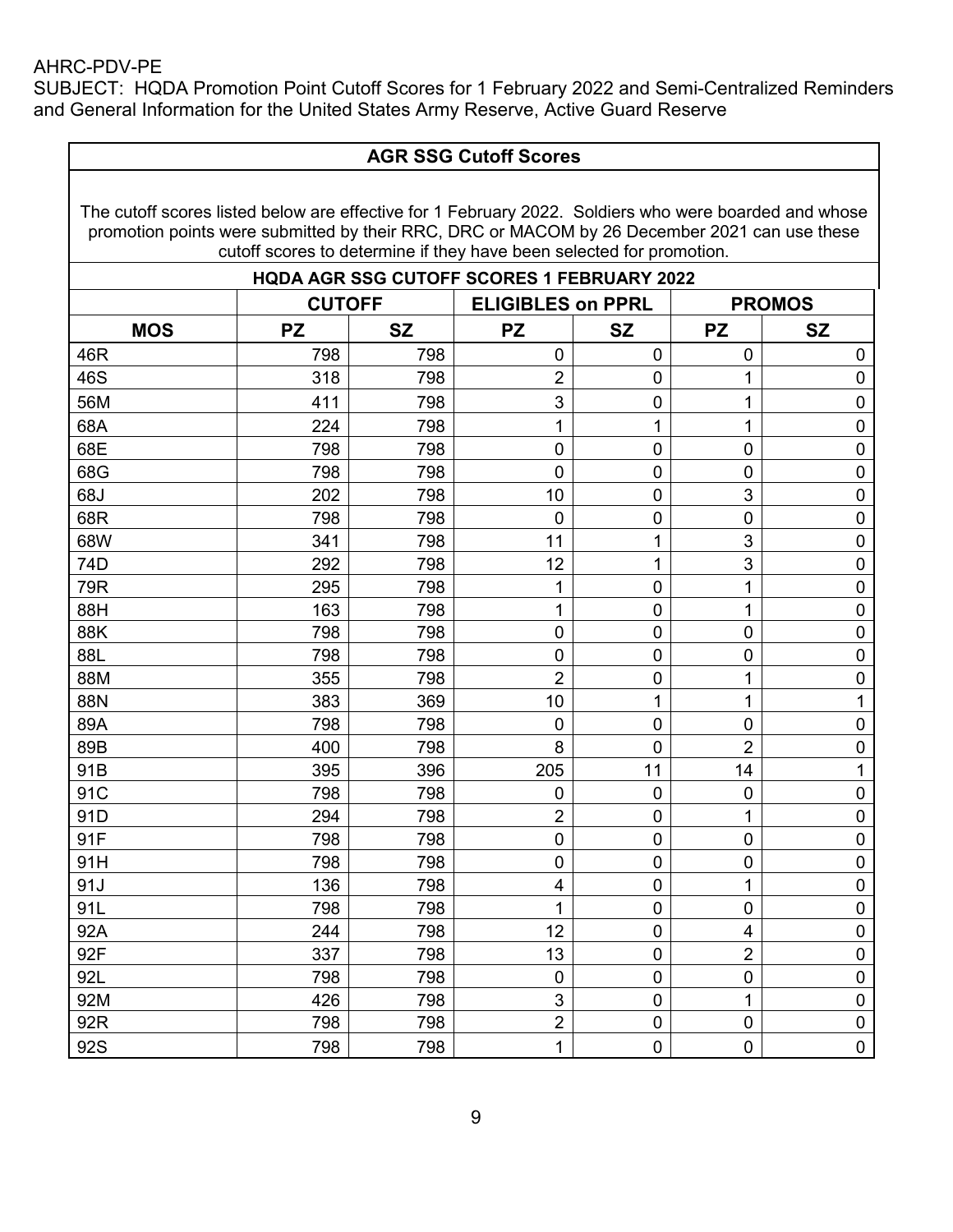SUBJECT: HQDA Promotion Point Cutoff Scores for 1 February 2022 and Semi-Centralized Reminders and General Information for the United States Army Reserve, Active Guard Reserve

# **AGR SSG Cutoff Scores**

| <b>HQDA AGR SSG CUTOFF SCORES 1 FEBRUARY 2022</b> |                                                            |     |           |           |    |  |
|---------------------------------------------------|------------------------------------------------------------|-----|-----------|-----------|----|--|
|                                                   | <b>ELIGIBLES on PPRL</b><br><b>CUTOFF</b><br><b>PROMOS</b> |     |           |           |    |  |
| <b>MOS</b>                                        | PZ                                                         | SZ  | <b>PZ</b> | <b>SZ</b> |    |  |
| 92W                                               | 798                                                        | 798 |           |           |    |  |
| 92Y                                               | 397                                                        | 798 | 315       | 13        |    |  |
| 94 <sub>D</sub>                                   | 798                                                        | 798 |           |           |    |  |
| <b>TOTALS</b>                                     |                                                            |     | 1097      | 51        | 73 |  |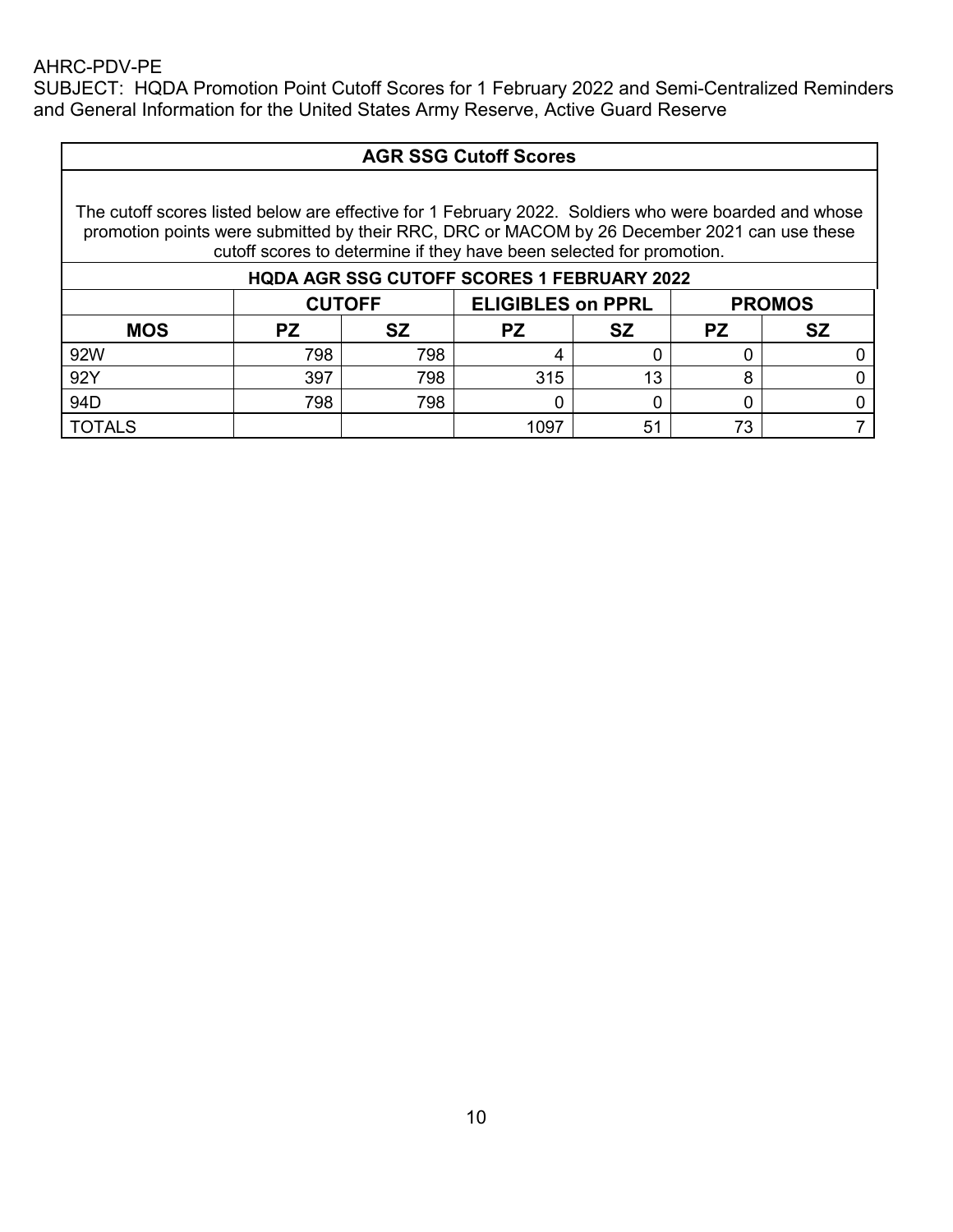### **TO SERGEANT**

The following Soldiers should contact their Battalion S1 or Military Personnel Division to determine if they are fully qualified for promotion on 1 February 2022.

NCOs promoted without meeting the PME requirement will be annotated with a double asterisk **(\*\*)**. These promotions are temporary promotions.

| <b>BELL PHYLLIS JNEAN</b>            | <b>SPC</b> | 68J             | 20220201 |
|--------------------------------------|------------|-----------------|----------|
| <b>BLAKE AUSTIN PERRY**</b>          | <b>SPC</b> | 12B             | 20220201 |
| <b>CANCELLOPEZ JOSUE ANTONIO**</b>   | <b>SPC</b> | 25Q             | 20220201 |
| <b>COSME DAVID FRANSISCO**</b>       | <b>SPC</b> | 91B             | 20220201 |
| <b>CUEVAS AUTUMN RENEE**</b>         | <b>SPC</b> | 92Y             | 20220201 |
| <b>GARCIA JOSE MANUEL**</b>          | <b>SPC</b> | 91 <sub>B</sub> | 20220201 |
| <b>GRAHAM KEELIAN DAVID**</b>        | <b>SPC</b> | 92Y             | 20220201 |
| HARGETT ROBERT ANTHONY               | <b>SPC</b> | 42A             | 20220201 |
| <b>HERNANDEZMAYERS EMERON BONI**</b> | <b>SPC</b> | 42A             | 20220201 |
| <b>ISLAS ELIZABETH **</b>            | <b>SPC</b> | 92F             | 20220201 |
| <b>KUMASSI LAETITIA **</b>           | <b>SPC</b> | 42A             | 20220201 |
| <b>LAYMAN KYLE ANDREW</b>            | <b>SPC</b> | 91 <sub>B</sub> | 20220201 |
| MCDONALD KIMBERLY ANTOINETT**        | <b>SPC</b> | 42A             | 20220201 |
| <b>MCFARLAND QWAIDE ALSTON</b>       | <b>SPC</b> | 91 <sub>B</sub> | 20220201 |
| <b>MIX TYLER ROY**</b>               | <b>SPC</b> | 91B             | 20220201 |
| <b>ORLANDOS NIKOLE TERESE</b>        | <b>SPC</b> | 92Y             | 20220201 |
| <b>OTTO DONOVAN NEIL**</b>           | <b>SPC</b> | 42A             | 20220201 |
| <b>PECK KURA ANN</b>                 | <b>SPC</b> | 42A             | 20220201 |
| ROBERTS LEIGHA BRITTANI              | <b>SPC</b> | 42A             | 20220201 |
| <b>ROBINSON ERIK RAYSHAWN**</b>      | <b>SPC</b> | 92Y             | 20220201 |
| <b>ROMAN WILFRED RAMON</b>           | <b>SPC</b> | 92A             | 20220201 |
| <b>RUIZSANTIAGO ANTHONY JORDAN**</b> | <b>SPC</b> | 25B             | 20220201 |
| SINGLETON NICHOLAS L**               | <b>SPC</b> | 92Y             | 20220201 |
| STAMMERJOHAN ARNO ALVAREZ**          | <b>SPC</b> | 38B             | 20220201 |
| <b>TORRESFELICIANO EDGAR ALEJA</b>   | <b>SPC</b> | 35F             | 20220201 |
| <b>ZHANG YU **</b>                   | <b>SPC</b> | 92Y             | 20220201 |
|                                      |            |                 |          |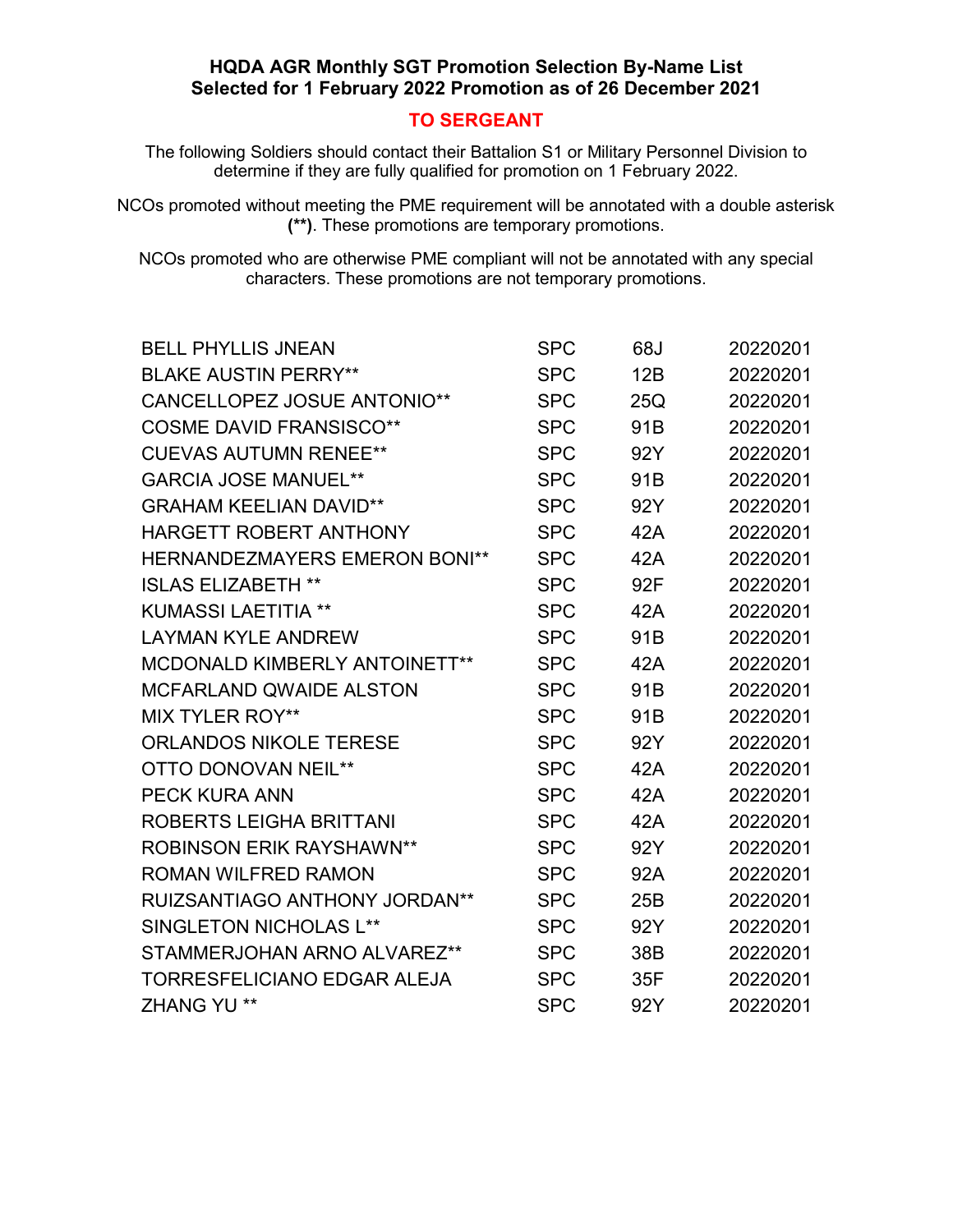### **TO STAFF SERGEANT**

The following Soldiers should contact their Battalion S1 or Military Personnel Division to determine if they are fully qualified for promotion on 1 February 2022.

NCOs promoted without meeting the PME requirement will be annotated with a double asterisk **(\*\*)**. These promotions are temporary promotions.

| <b>ARAHILL JUSTIN M**</b>          | SGT        | 91B             | 20220201 |
|------------------------------------|------------|-----------------|----------|
| <b>ASBRA CALEB SHILO</b>           | <b>SGT</b> | 42A             | 20220201 |
| <b>BIANCHINI TAYLOR MARIE**</b>    | <b>SGT</b> | 38B             | 20220201 |
| <b>BOWIE BROOKE ASHLEY**</b>       | <b>SGT</b> | 74D             | 20220201 |
| <b>BOWSER CODY JAMES**</b>         | <b>SGT</b> | <b>12W</b>      | 20220201 |
| <b>BREWER SHAWN DOMINIQUE**</b>    | <b>SGT</b> | 92Y             | 20220201 |
| <b>CAIN TRISTEN **</b>             | <b>SGT</b> | 91B             | 20220201 |
| <b>CANNON BRANDIE MAE**</b>        | <b>SGT</b> | 92G             | 20220201 |
| <b>CARTAGENA ARACELIS **</b>       | <b>SGT</b> | 92Y             | 20220201 |
| <b>CASTROFLORES PHILIP JAMES**</b> | <b>SGT</b> | <b>12W</b>      | 20220201 |
| <b>CONNOR REGINALD ONEIL**</b>     | <b>SGT</b> | 88N             | 20220201 |
| <b>CORTEZ BENJAMIN EUFRASIO</b>    | <b>SGT</b> | 42A             | 20220201 |
| <b>COTTRELL RICHARD ANDREW**</b>   | <b>SGT</b> | 68J             | 20220201 |
| COX DIQUETTA LEEGWENDYLON**        | <b>SGT</b> | 88N             | 20220201 |
| <b>CRUZ JOEL EUGENE</b>            | <b>SGT</b> | 15Q             | 20220201 |
| <b>DAVIS SAMANTHA LORRAINE**</b>   | <b>SGT</b> | 68W             | 20220201 |
| <b>EARL ADAM CHRISTOPHER**</b>     | <b>SGT</b> | 91B             | 20220201 |
| ENGLISH DEBANHY MARLIZGUADA        | <b>SGT</b> | 15P             | 20220201 |
| <b>EVANS KATELYN DAWN</b>          | <b>SGT</b> | 27 <sub>D</sub> | 20220201 |
| <b>FAATOAFE AMBROSE DON**</b>      | <b>SGT</b> | 11B             | 20220201 |
| <b>FERGUSON LUCAS PATRICK**</b>    | <b>SGT</b> | 92Y             | 20220201 |
| <b>FONTANEZLOZADA GABRIEL **</b>   | <b>SGT</b> | <b>12N</b>      | 20220201 |
| <b>FRIAS ERIC **</b>               | <b>SGT</b> | 79R             | 20220201 |
| <b>GEFFRARD JOHNSON **</b>         | <b>SGT</b> | 68J             | 20220201 |
| <b>GOMES MARCOM VAEAPUAAULI**</b>  | <b>SGT</b> | 31B             | 20220201 |
| <b>GREEN ROBERT LEE**</b>          | <b>SGT</b> | 42A             | 20220201 |
| <b>HAN JINWOONG</b>                | <b>SGT</b> | 92Y             | 20220201 |
| HARRIS ALPHONZO LAMAR              | <b>SGT</b> | 92A             | 20220201 |
| <b>HOOD RICHARD JOSHUA**</b>       | <b>SGT</b> | 38B             | 20220201 |
| <b>HOUSE CHRISTINA MARIE</b>       | <b>SGT</b> | 42A             | 20220201 |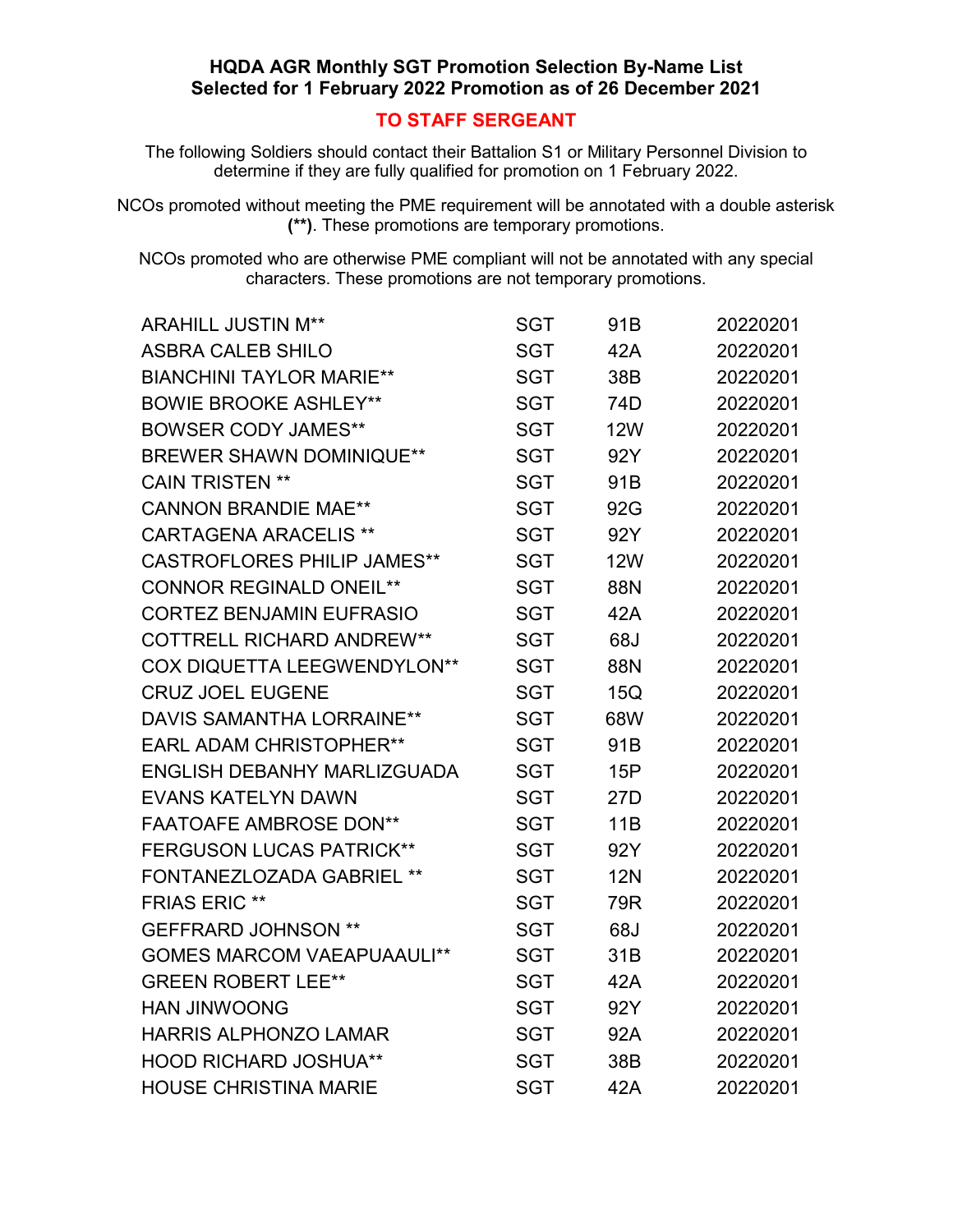### **TO STAFF SERGEANT**

The following Soldiers should contact their Battalion S1 or Military Personnel Division to determine if they are fully qualified for promotion on 1 February 2022.

NCOs promoted without meeting the PME requirement will be annotated with a double asterisk **(\*\*)**. These promotions are temporary promotions.

| <b>IDRISSI OUSSAMA **</b>            | <b>SGT</b> | 91J             | 20220201 |
|--------------------------------------|------------|-----------------|----------|
| <b>JASPER ARTHUR DEAN**</b>          | <b>SGT</b> | 42A             | 20220201 |
| <b>JIMENEZ SHARISSA LORRAINE</b>     | <b>SGT</b> | 74D             | 20220201 |
| <b>JOHNSON NATESHA SHYRELLE</b>      | <b>SGT</b> | 42A             | 20220201 |
| <b>JUSTICE MARIO JAY**</b>           | <b>SGT</b> | 91 <sub>B</sub> | 20220201 |
| <b>KENNARD BEDANE DAVID**</b>        | <b>SGT</b> | 42A             | 20220201 |
| <b>KRATKY DAVID THOMAS**</b>         | <b>SGT</b> | 68W             | 20220201 |
| LOHMAN SAMANTHA O**                  | <b>SGT</b> | 92Y             | 20220201 |
| <b>LOHMEYER JAMIE KATHRYN</b>        | <b>SGT</b> | 35F             | 20220201 |
| <b>LOPEZ GILBERTO **</b>             | <b>SGT</b> | 91B             | 20220201 |
| MAGARINOSRODRIGUEZ HECTOR D**        | <b>SGT</b> | 42A             | 20220201 |
| <b>MALONE SARAH BETH</b>             | <b>SGT</b> | 42A             | 20220201 |
| <b>MASTERS MARJORIE BELARDO**</b>    | <b>SGT</b> | 91B             | 20220201 |
| <b>MATTACASTRO BRAULIO **</b>        | <b>SGT</b> | 25B             | 20220201 |
| <b>MCCHESNEY FARRA ERRIN</b>         | <b>SGT</b> | 92A             | 20220201 |
| <b>MCCHRISTY NATHAN MICHAEL</b>      | <b>SGT</b> | 68W             | 20220201 |
| <b>MCGEHEE TANNER BRUCE**</b>        | <b>SGT</b> | 68J             | 20220201 |
| <b>MCGIRT KIERRA SIMONE**</b>        | <b>SGT</b> | 92A             | 20220201 |
| <b>MCRAE ANISHA RACHELLE**</b>       | <b>SGT</b> | 42A             | 20220201 |
| <b>MCWILLIAMS WESLEY G</b>           | <b>SGT</b> | 42A             | 20220201 |
| <b>MLOTKOWSKI MATTHEW RONALD**</b>   | <b>SGT</b> | 91 <sub>B</sub> | 20220201 |
| <b>MORENO GILBERT EDWARD**</b>       | <b>SGT</b> | 91B             | 20220201 |
| <b>MORILLOAGRAMONTE LUIS DAVID**</b> | <b>SGT</b> | 92M             | 20220201 |
| <b>NAVARRO ROGER JULIAN**</b>        | <b>SGT</b> | 91B             | 20220201 |
| <b>NEWTON JACOB JOSHUA**</b>         | <b>SGT</b> | 88H             | 20220201 |
| NIGAGLIONICARABALLO ALFREDO          | <b>SGT</b> | 92Y             | 20220201 |
| PAGANALICEA JORGE LUIS               | <b>SGT</b> | 88M             | 20220201 |
| PONCE MICHELLE MARIE                 | <b>SGT</b> | 92Y             | 20220201 |
| POWELL BOBBIJO VIOLET**              | <b>SGT</b> | 42A             | 20220201 |
| RAMOSMUNIZ KATHERINE NAOMI**         | <b>SGT</b> | 46S             | 20220201 |